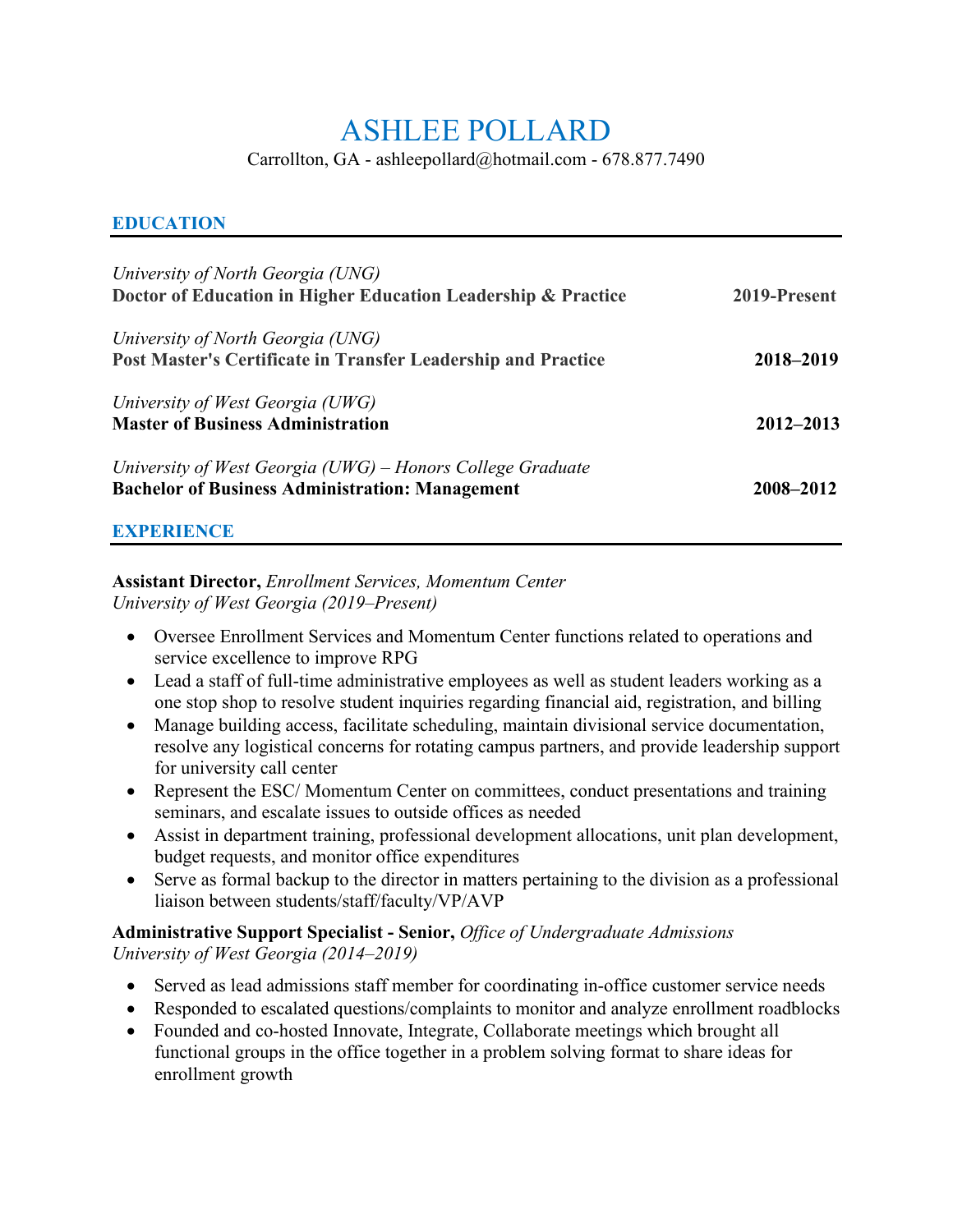- Managed UWG's CRM ticketing system and build the knowledge bases within the system for use by not only the Office of Admissions but also the Enrollment Services Center
- Oversaw Live Chat to assist prospective students with questions through a virtual help desk

## **LOFT Management Team**, *Ann Taylor LOFT (2013–2015, 2017–2018)*

- Managed store during absence of general manager as well as payroll for 15-20 employees
- Trained new employees in all aspects of store operations including exceptional customer service, sales, and marketing

## **PROFESSIONAL PRESENTATIONS**

Lanford, M., **Pollard, A.,** Huang, Y., *Restoring State Investment to US Higher Education: Implications for National Security and Global Competitiveness*. 2021 Implications of the COVID-19 Pandemic on National Security Symposium. Dahlonega, GA. April 2021.

**Pollard, A.,** Adams, K., *Innovative Boundary Spanning: Practices for an Engaged Department*. Georgia Association of Women in Higher Education Annual Conference. Athens, GA. February 2020.

**Pollard, A.,** Bishop, M., Esparza, R., Prior, V., Taylor, K., *First Class: Lessons Learned from the First Post-Masters Certificate in Transfer Leadership and Practice Cohort*. National Institute for the Study of Transfer Students Annual Conference. Atlanta, GA. February 2020.

**Pollard, A.**, Ross, K., *What Do You Mean You Don't Travel? How UWG is Changing the Way We Look at Customer Service and Recruitment.* Georgia Association of Collegiate Registrars and Admissions Officers Annual Conference. Athens, GA. October 2017.

**Pollard, A.,** Arnold, A., Roberts, L., *Bridging Relationship Barriers.* Georgia Association of Collegiate Registrars and Admissions Officers Annual Conference. Athens, GA. October 2017.

## **LEADERSHIP AND INVOLVEMENT**

#### **SAEM Breakfast Club Leadership Development Series** (2019-2020)

• Led 25 staff members in monthly discussions on articles selected to promote leadership of new professionals within the division.

#### **SAEM Brand Ambassador Task Force Founder** (2018–2019)

• Led monthly meetings for staff from different areas within the division tasked with reducing student barriers through data collection, problem solving, and customer service

## **Themed Learning Community Coordinator –Brand Ambassadors** (2018–2019)

• Served as primary staff leadership in overseeing a residential community of student leaders charged with innovating ways to set UWG apart from other schools while growing academically and holistically